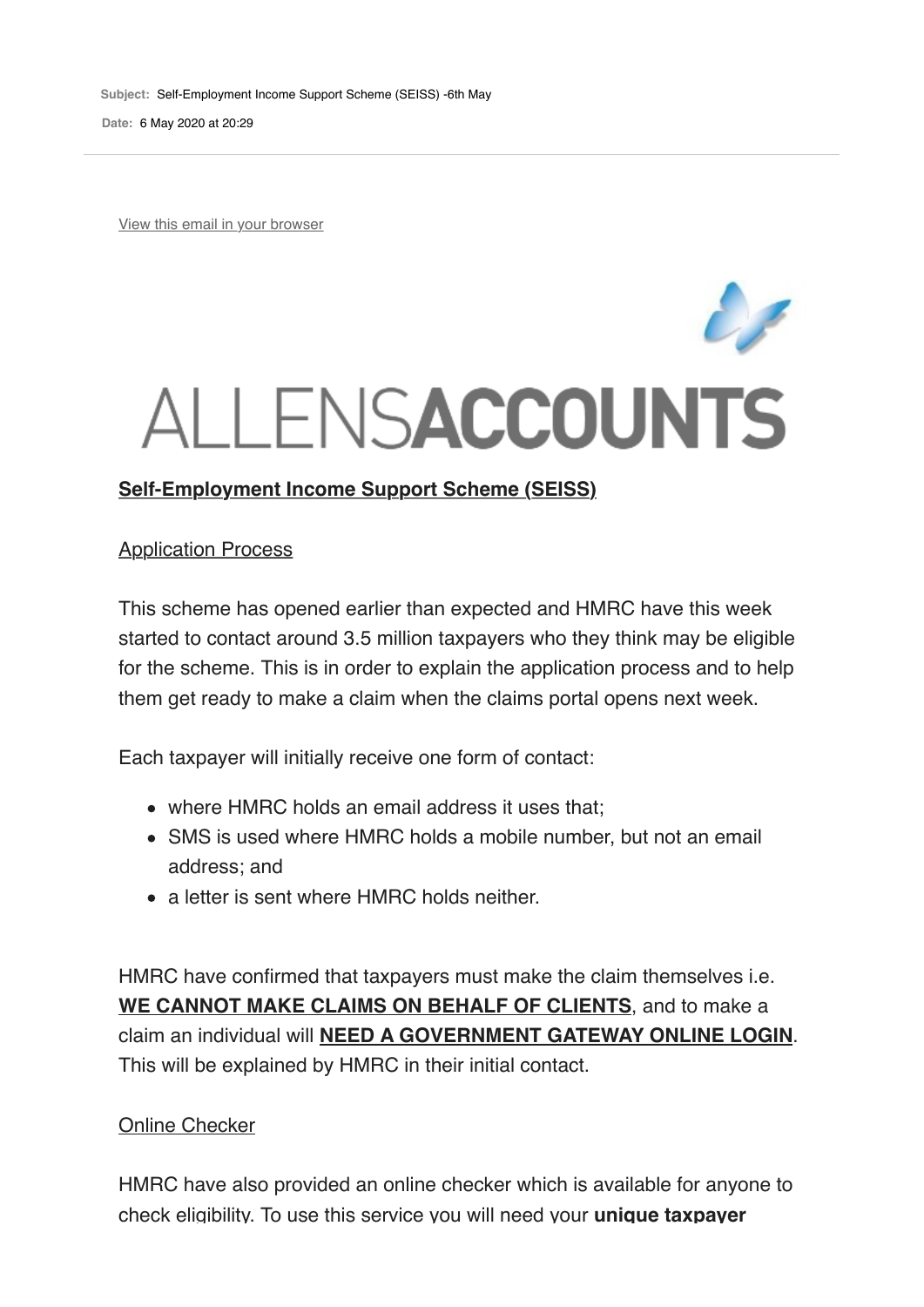check eligibility. To use this service you will need your **unique taxpayer reference (UTR)and National Insurance number (NINO)** – both are on your tax return and computation – but do not need to enter any information about your income. The checker does not give any information about the amount of grant available but will provide a time and date on which you can access the portal to make a claim.

# https://www.tax.service.gov.uk/self-employment-support/enter-uniquetaxpayer-reference

Not surprisingly there seems to be a few early gremlins in the system and the checker is seemingly telling some taxpayers they are not eligible when they should be. The result on the checker is not binding and hopefully these will be ironed out very soon.

**We would urge any self-employed client (sole trader or partner) who thinks they may be eligible to use this checker**. Not only will it give the access date but it also provides HMRC with an e-mail address so they can contact you during the process, and it also guides you through the process of setting up a Government Gateway which will be needed to made the claim. If you need your UTR or NINO to access this service please do contact the office.

Please note that you should use your personal UTR if you are a partner in a partnership and not that of the partnership itself.

## Claims Portal

The SEISS application portal will open to taxpayers on a staged basis from **13 May to 18 May**, with the portal opening on different days for different taxpayers. The day is randomly allocated by HMRC and is not on a first come first served basis.

HMRC will email taxpayers who have provided an email address (when using the eligibility checker or previously) to confirm when the portal is open for them. As noted above, taxpayers can also use the eligibility checker to find out whether the application portal is open for them.

Once they have received the e-mail from HMRC, taxpayers should then log in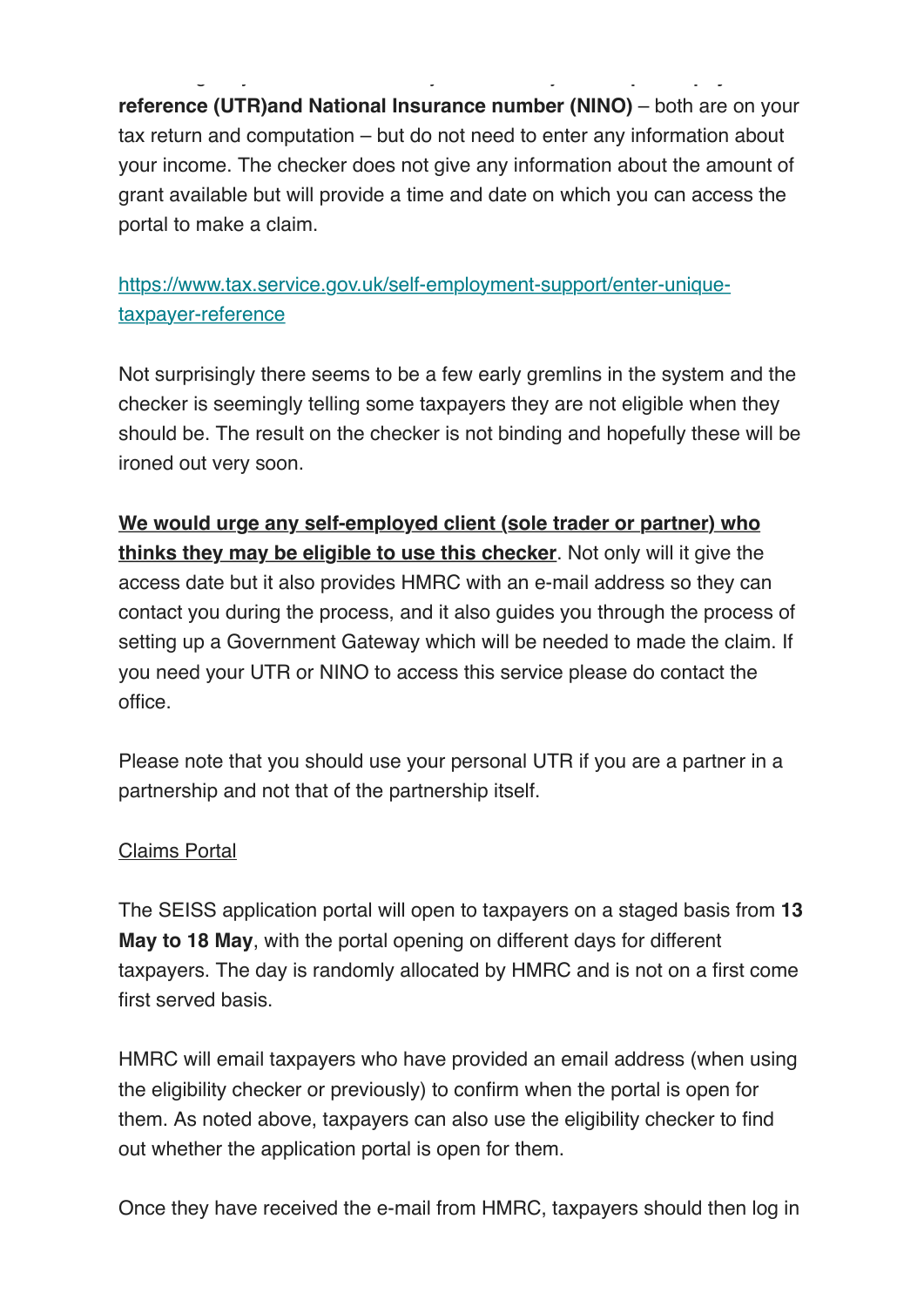to their Government Gateway account (or select the option to create an account) to complete the application process. They are presented with a detailed calculation and are asked to:

- read and accept the eligibility criteria;
- complete declarations, including to confirm that the business has been adversely affected by coronavirus; and
- supply the bank account details into which they would like the grant to be paid
- note that HMRC calculates the grant from it's records and at no stage does the taxpayer have to provide any information about their income.

There will be an alternative telephone-based service for the digitally excluded, albeit we haven't yet got any details as yet.

HMRC will check the claim and expects to make payments from **25 May 2020 or within six working days** of the application being submitted, whichever is the later.

# What You Will Need To Claim

To summarise, a taxpayer will need ALL the following to apply for a grant:

- 1. NI number
- 2. Self-assessment UTR
- 3. Government Gateway ID and password (which can be set up at the first stage of the claim)
- 4. Bank account number and sort code for payment

# Who Can Claim and How Much will be Paid

As a reminder SEISS will enablethoseeligible to claim a taxable grant worth **80% oftheiraverage trading profits up to a maximum of £7,500** (equivalent to three months' profits) in a single instalment. The scheme covers March, April and May but may be extended.

Claims can be made by self-employed individuals or members of a partnership where the taxpayer: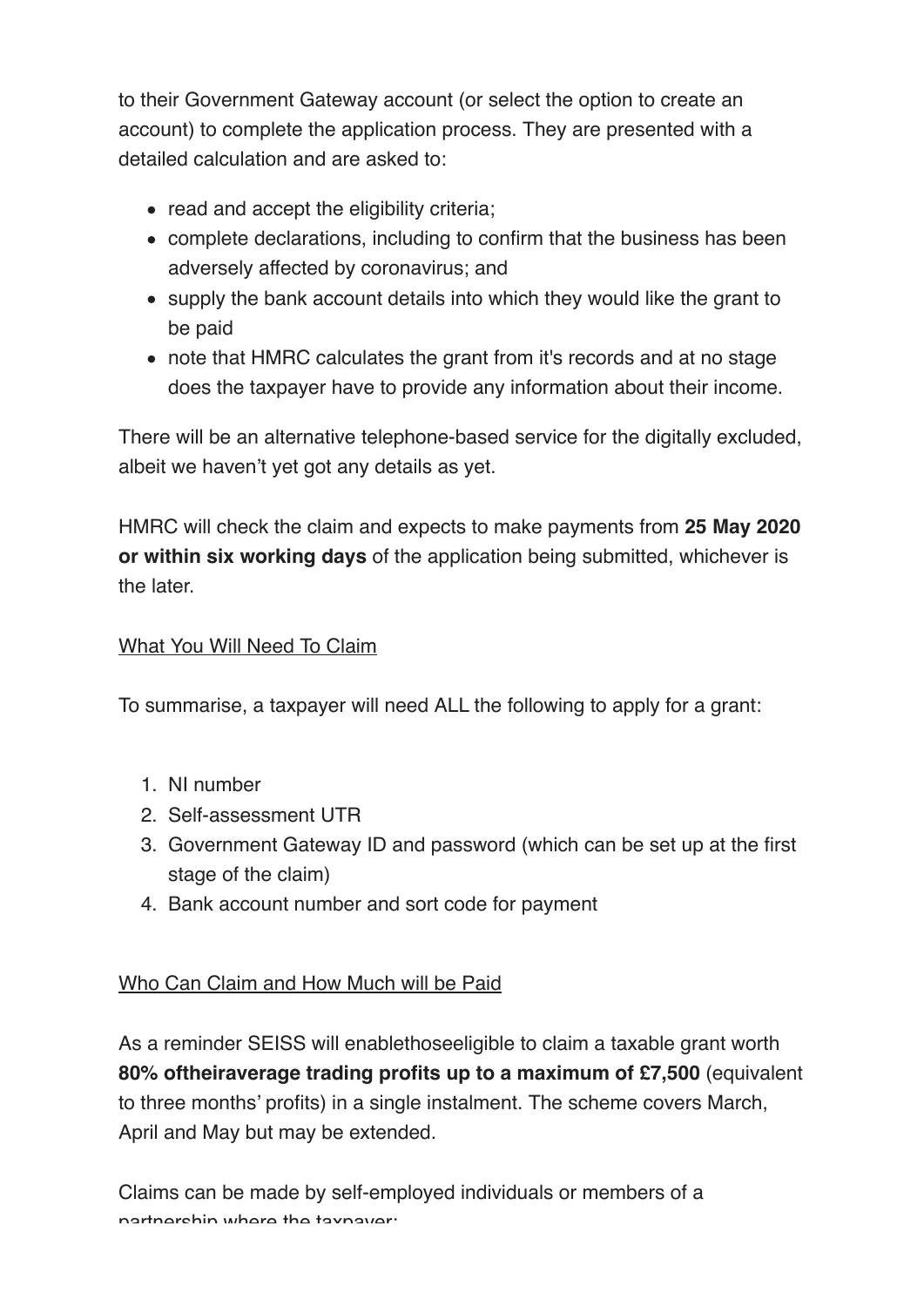- has submitted their self-assessment tax return for the tax year 2018/19 (before 23 April 2020); and
- traded in the tax year 2019/20; and
- is trading when they apply, or would be except for coronavirus; and
- intends to continue to trade in the tax year 2020/21; and
- has lost trading profits due to coronavirus.

The taxpayer will need to confirm to HMRC that their business has been adversely affected by coronavirus. HMRC have said they will use a risk based approach to compliance.

The taxpayers **trading profits must also be no more than £50,000** and more than 50% of their total income for either:

- a. the tax year 2018/19; or
- b. the average of the tax years 2016/17, 2017/18, and 2018/19.

This scheme does **not** cover property lettings businesses.

Taxpayers who receive the grant **can continue to work in their business**, start a new trade or take employment.

As a reminder, please note that if a taxpayer runs their business through a limited company they are not eligible for this scheme.

HMRC has again warned taxpayers not to be taken in by scammers who email, text, or call, offering money from HMRC then ask for the business bank details to be confirmed. **PLEASE DO NOT CLICK ON A LINK IN AN E-MAIL, OR REPLY TO A TEXT MESSAGE, PURPORTING TO BE FROM HMRC.** If you are in any doubt about validity, given the unusual steps of HMRC contacting by email and phone, please do contact us for advice.

## HMRC Links

How to claim https://www.gov.uk/guidance/claim-a-grant-through-the-